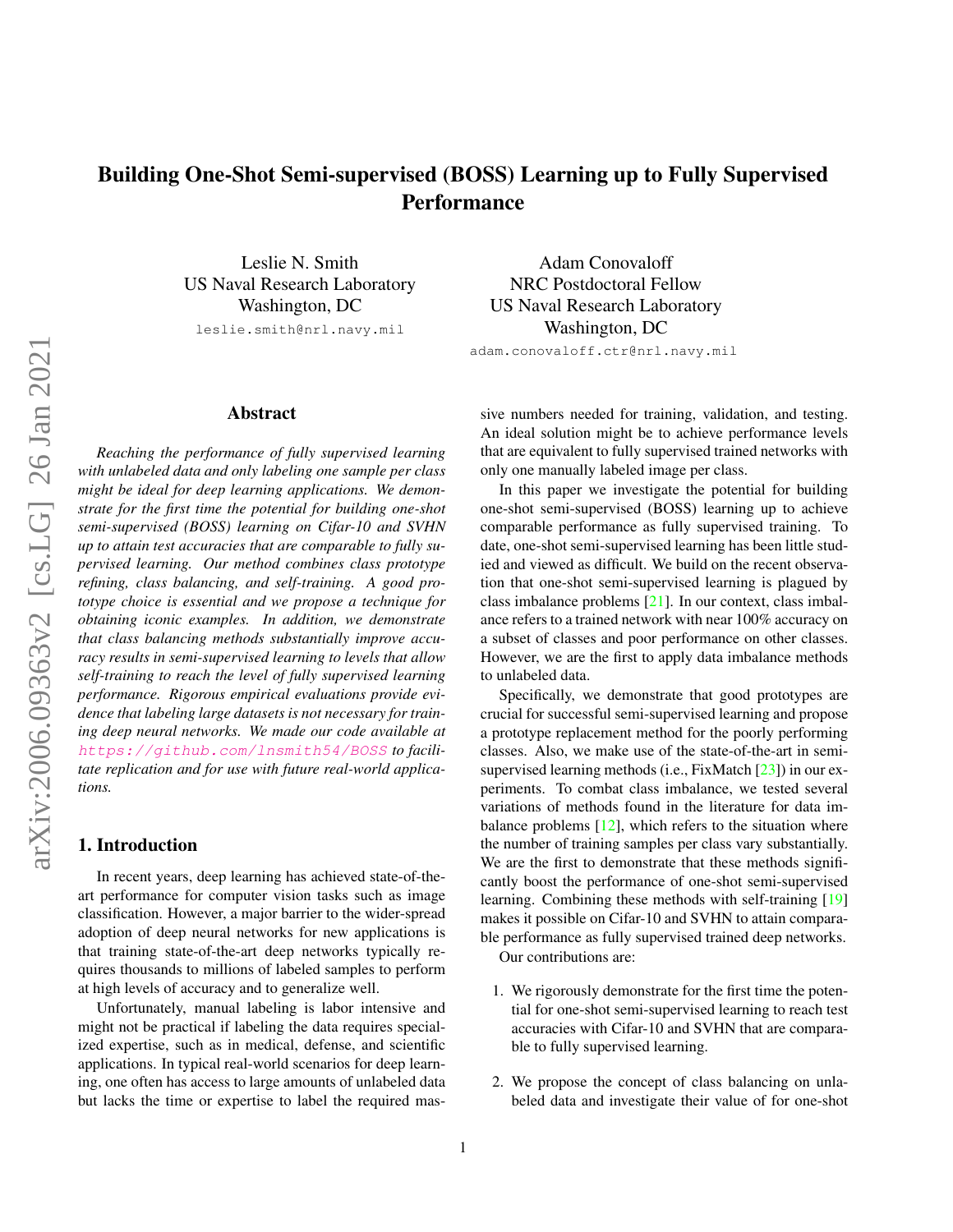<span id="page-1-0"></span>semi-supervised learning. We introduce a novel measure of minority and majority classes and propose four class balancing methods that improve the performance of semi-supervised learning.

3. We investigate the causes for poor performance and hyper-parameter sensitivity. We hypothesis two causes and demonstrate solutions that improve performance.

## 2. Related Work

Semi-supervised learning: Semi-supervised learning is a hybrid between supervised and unsupervised learning, which combines the benefits of both and is better suited to real-world scenarios where unlabeled data is abundant. As with supervised learning, semi-supervised learning defines a task (i.e., classification) from labeled data but typically it requires much fewer labeled samples. In addition, semi-supervised learning leverages feature learning from unlabeled data to avoid overfitting the limited labeled samples. Semi-supervised learning is a large and mature field and there are several surveys and books on semi-supervised learning methods [\[37,](#page-9-0) [27,](#page-8-4) [5,](#page-8-5) [36\]](#page-9-1) for the interested reader. In this Section we mention only the most relevant of recent methods.

Recently there have been a series of papers on semisupervised learning from Google Reseach, including Mix-Match [\[4\]](#page-8-6), ReMixMatch [\[3\]](#page-8-7), and FixMatch [\[23\]](#page-8-1). Mix-Match combines consistency regularization with data augmentation [\[20\]](#page-8-8), entropy minimization (i.e., sharpening) [\[10\]](#page-8-9), and mixup [\[35\]](#page-9-2). ReMixMatch improved on MixMatch by incorporating distribution alignment and augmentation anchors. Augmentation anchors are similar to pseudolabeling. FixMatch is the most recent and demonstrated state-of-the-art semi-supervised learning performance. In addition, the FixMatch paper has a discussion on one-shot semi-supervised learning with Cifar-10.

The FixMatch algorithm  $[23]$  is primarily a combination of consistency regularization [\[20,](#page-8-8) [34\]](#page-9-3) and pseudo-labeling [\[16\]](#page-8-10). Consistency regularization utilizes unlabeled data by relying on the assumption that the model should output the same predictions when fed perturbed versions as on the original image. Consistency regularization has recently become a popular technique in unsupervised, self-supervised, and semi-supervised learning [\[27,](#page-8-4) [34\]](#page-9-3). Several researchers have observed that strong data augmentation should not be used when infering pseudo-labels for the unlabeled data but should be employed for consistency regularization [\[23,](#page-8-1) [32\]](#page-9-4). Pseudo-labeling is based on the idea that one can use the model to obtain artificial labels for unlabeled data by retaining pseudo-labels for samples whose probability are above a predefined threshold.

A recent survey of semi-supervised learning [\[27\]](#page-8-4) provides a taxonomy of classification algorithms. One of the methods in semi-supervised learning is self-training iterations [\[26,](#page-8-11) [19\]](#page-8-3) where a classifier is iteratively trained on labeled data plus high confidence pseudo labeled data from previous iterations. In our experiments we found that selftraining provided a final boost to make the performance comparable to supervised training with the full labeled training dataset.

Class imbalance: Smith and Conovaloff [\[21\]](#page-8-0) demonstrated that in one-shot semi-supervised learning there are large variation in class performances, with some classes achieving near 100% test accuracies while other classes near 0% accuracies. That is, strong classes starve the weak classes, which is analogous to the class imbalance problem [\[12\]](#page-8-2). This observation suggests an opportunity to improve the overall performance by actively improving the performance of the weak classes.

We borrowed techniques from the literature on training with imbalanced data [\[12,](#page-8-2) [30,](#page-9-5) [24\]](#page-8-12) (i.e., some classes having many more training samples than other classes) to experiment with several methods for improving the performance of the weak classes. However, with unlabeled data, labels to define the ground truth as to minority and majority classes do not exist. In this paper, we propose using the pseudolabels as a surrogate to the ground truth for example class counting. Our experiments demonstrate that combining the counting of the pseudo-labels and methods for handling data imbalance substantially improves performance. Methods for handling class imbalance can be grouped into two categories: data-level and algorithm-level methods. Datalevel techniques [\[30\]](#page-9-5) reduce the level of imbalance by undersampling the majority classes and oversampling the minority classes. Algorithm-level techniques [\[24\]](#page-8-12) are commonly implemented with smaller loss factor weights for the training samples belonging to the majority classes and larger weights for the training samples belonging to the minority classes. In our experiments we tested variations of both types of methods and a hybrid of the two.

Meta-learning: Our scenario superficially bears similarity to few-shot meta learning [\[13,](#page-8-13) [29,](#page-8-14) [8,](#page-8-15) [22\]](#page-8-16), which is a highly active area of research. The majority of the work in this area relies on a large labeled dataset with similar data statistics but this can be an onerous requirement for new applications. While there are some recent efforts in unsupervised pretraining for few-shot meta learning [\[11,](#page-8-17) [2\]](#page-8-18), our experiments with these methods demonstrated their inability to adequately perform in one-shot learning to bootstrap our process. Specifically, unsupervised one-shot learning with only five classes obtained a test accuracy of about 50% on high confidence samples and the accuracy dropped sharply when increasing the number of classes.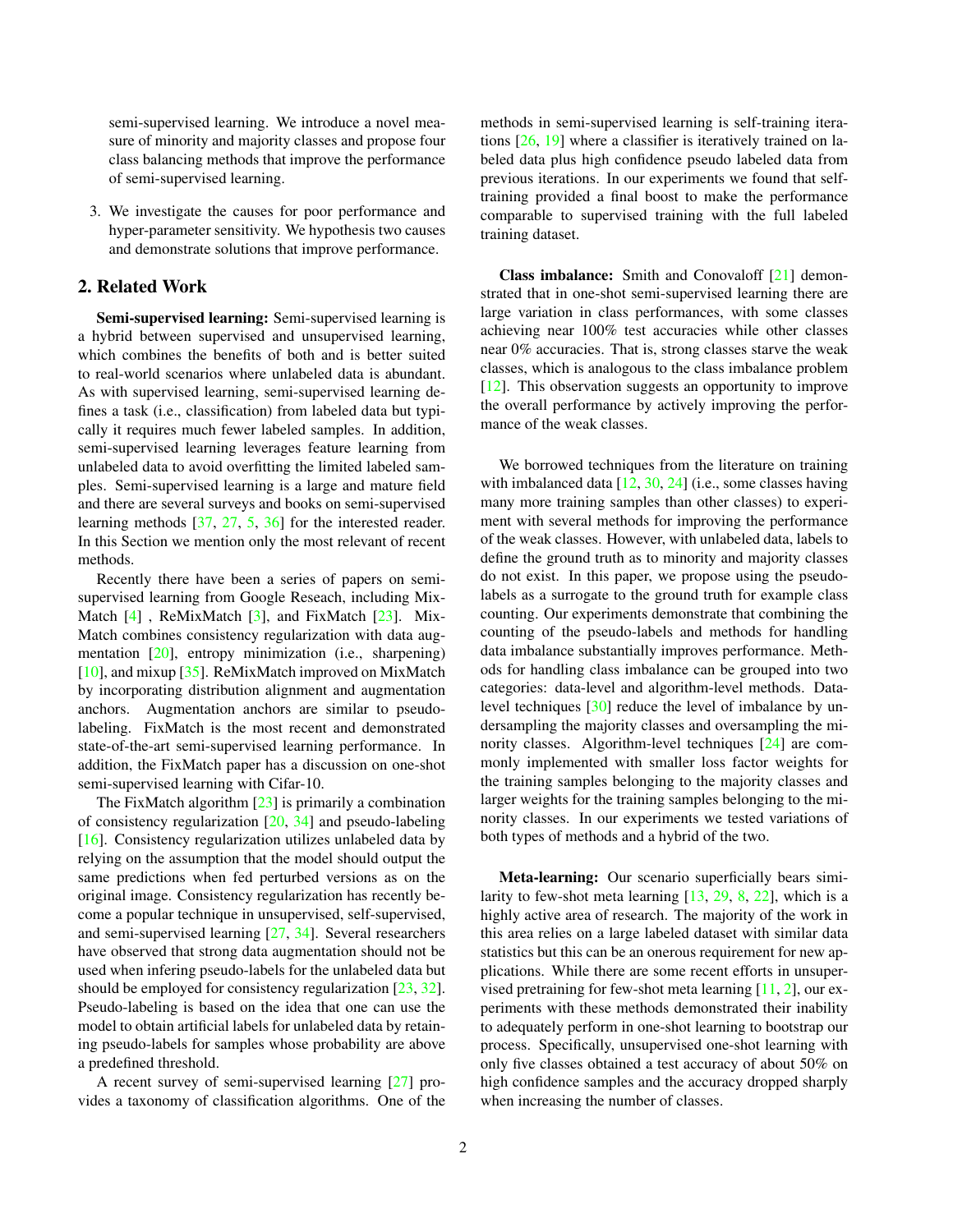## <span id="page-2-2"></span>3. BOSS Methodology

## 3.1. FixMatch

Since we build on FixMatch  $[23]$ , we briefly describe the algorithm and adopt the formalism used in the original paper. For an N-class classification problem, let us define  $\chi = \{(x_b, y_b) : b \in (1, ..., B)\}\$ as a batch of B labeled examples, where  $x_b$  are the training examples and  $y_b$  are their labels. We also define  $\mathcal{U} = \{u_b : b \in (1, ..., \mu)\}\$ as a batch of  $\mu$  unlabeled examples where  $\mu = r_u B$  and  $r_u$  is a hyperparameter that determines the ratio of  $U$  to  $\chi$ . Let  $p_m(y|x)$  be the predicted class distribution produced by the model for input  $x_b$ . We denote the cross-entropy between two probability distributions p and q as  $H(p, q)$ .

The loss function for FixMatch consists two terms: a supervised loss  $L<sub>s</sub>$  applied to labeled data and an unsupervised loss  $L_u$  for the unlabeled data.  $L_s$  is the cross-entropy loss on weakly augmented labeled examples:

$$
L_s = \frac{1}{B} \sum_{b=1}^{B} H(y_b, p_m(y|\alpha(x_b)))
$$
 (1)

where  $\alpha(x_b)$  represent weak data augmentation on labeled sample  $x_b$ .

For the unsupervised loss, the algorithm computes the label based on weakly augmented versions of the image as  $q_b = p_m(y|\alpha(u_b))$ . It is essential that the label is computed on weakly augmented versions of the unlabeled training samples and not on strongly augmented versions. The pseudo-label is computed as  $q_b$  =  $\arg \max(q_b)$  and the unlabeled loss is given as:

<span id="page-2-0"></span>
$$
L_u = \frac{1}{\mu} \sum_{b=1}^{\mu} \mathbb{1}(max(q_b) \ge \tau) H(\hat{q_b}, p_m(y|\mathcal{A}(u_b))) \quad (2)
$$

where  $\mathcal{A}(u_b)$  represents applying strong augmentation to sample  $u_b$  and  $\tau$  is a scalar confidence threshold that is used to include only high confidence terms. The total loss is given by  $L = L_s + \lambda_u L_u$  where  $\lambda_u$  is a scalar hyperparameter. Additional details on the FixMatch algorithm are available in the paper [\[23\]](#page-8-1).

## 3.2. Prototype refining

Previous work by Sohn, *et al*. [\[23\]](#page-8-1) on one-shot semisupervised learning relied on the dataset labels to randomly choose an example for each class. The authors demonstrated that the choice of these samples significantly affected the performance of their algorithm. Specifically, they ordered the CIFAR-10 training data by how representative they were of their class by utilizing fully supervised trained models and found that using more prototypical examples achieved a median accuracy of 78% while the use of poorly representative samples failed to converge at all. The authors acknowledged that their method for finding prototypes was not practical. In contrast, we now present a practical approach for choosing an iconic prototype for each class.

In real-world scenarios, one's data is initially all unlabeled but it is not overly burdensome for an expert to manually sift through some of their dataset to find one iconic example of each class. In choosing iconic images of each class, the labeler's goal is to pick images that represent the class objects well, while minimizing the amount of background distractors in the image. While the labeler is choosing the most iconic examples to be class prototypes for oneshot training of the network, it is beneficial to designate the less representative examples as part of a validation or test dataset. In our own experiments with labeled datasets Cifar-10 and SVHN, we did not rely on the training labels but reviewed a small fraction of the training data to manually choose class prototypes.

In addition, we also propose a simple iterative technique for improving the choice of prototypes because good prototypes are important to good performance. After choosing prototypes, the next step is to make a training run and examine the class accuracies. For any class with poor accuracy relative to the other classes, it is likely that a better prototype can be chosen. We recommend returning to the unlabeled dataset to find replacement prototypes for only the poorly performing classes. In our experiments we found doing this even once to be beneficial.

One might argue that prototype refining is as much work as labeling several examples per class and using many training samples will make it easier to train the model. From only a practical perspective, labeling five or ten examples per class is not substantially more effort relative to labeling only one iconic example per class and prototype refining. While in practice one may want to start with more than one example for ease of training, there are scientific, educational, and algorithmic benefits to studying one-shot semi-supervised learning, which we discuss in our supplemental materials. Also, non-representative examples can be included in a labeled test or validation dataset for use in evaluating the quality of the training.

#### <span id="page-2-1"></span>3.3. Class balancing

We believe a class imbalance problem is an important factor in training neural networks, not only in one-shot semi-supervised learning but also a factor for small to midsized datasets. It is typical that a network with random weights usually outputs a single class label for every sample (i.e., randomly initialized networks do not generate random predictions). Hence, all networks start their training with elements of the class imbalance problem but the presence of large, balanced training data allows the network to overcome this problem. Since class imbalance is always present when training deep networks, class balancing meth-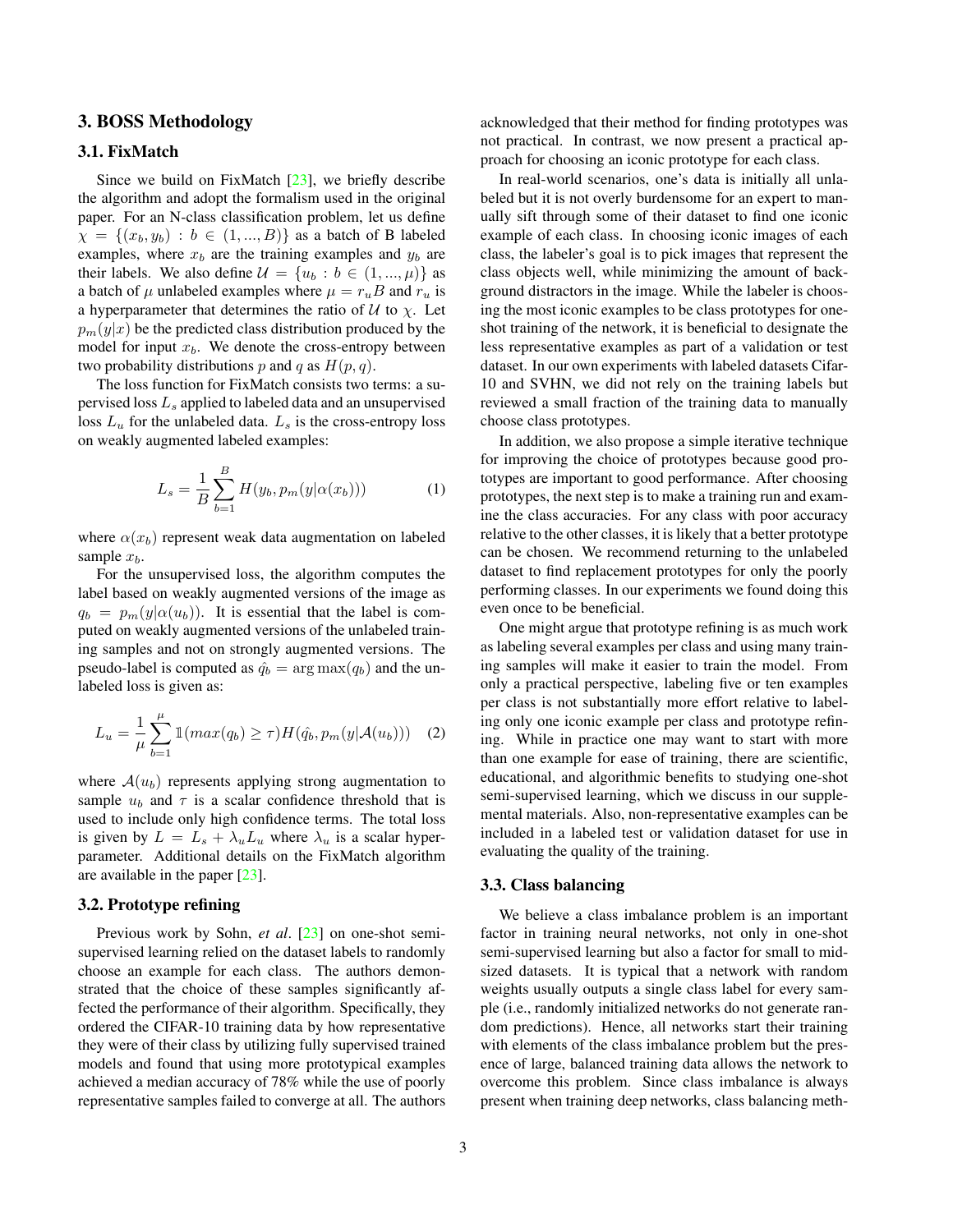<span id="page-3-4"></span>ods might always be valuable, particularly when training on one-shot, few-shot, or small labeled datasets, and we leave further investigations of this for future work.

Unlike the data imbalance domain, the ground truth imbalance proportions are unknown with unlabeled datasets. Our innovation here is to use the model generated pseudolabels as a surrogate for class counting and estimating class imbalance ratios (i.e., determining majority and minority classes ). Specifically, as the algorithm computes the pseudo-labels for all of the unlabeled training samples, it counts the number that fall within each class, which we designate as  $C = \{c_n : n \in (1, ..., N)\}\$  where N is the number of classes. We assume a similar number of unlabeled samples in each class so the number of pseudo-labels in each class should also be similar.

Our first class balancing method is based on oversampling minority classes. Our algorithm reduces the pseudolabeling thresholds for minority classes to include more examples of the minority classes in the training. Formally, in pseudo-labeling the following unsupervised loss function is used for the unlabeled data in place of Equation [2:](#page-2-0)

<span id="page-3-0"></span>
$$
L_u = \frac{1}{\mu} \sum_{b=1}^{\mu} \mathbb{1}(max(q_b) \ge \tau_n) H(\hat{q}_b, q_b)
$$
 (3)

where  $q_b = p_m(y|A(u_b))$ ,  $\hat{q}_b = \arg \max(q_b)$ , and  $\tau_n$  is the class dependent threshold for inclusion in the unlabeled loss  $L<sub>u</sub>$ . We define the class dependent thresholds as:

<span id="page-3-1"></span>
$$
\tau_n = \tau - \Delta \left( 1 - \frac{c_n}{\max(\mathcal{C})} \right) \tag{4}
$$

where  $c_n$  is the number of pseudo-labeled in class  $n, max(\mathcal{C})$  is the maximum count of all the classes, and  $\Delta$  is a scalar hyper-parameter ( $\tau > \Delta > 0$ ) guiding how much to lower the threshold for minority classes. Hence, the most frequent class will use a threshold of  $\tau$  while minority classes will use lower thresholds, down to  $\tau - \Delta$ .

The next two class balancing methods are variations on loss function class weightings. In the FixMatch algorithm, all unlabeled samples above the threshold are included in Equation [3](#page-3-0) with the same weight. Instead, our second class balancing algorithm becomes:

$$
L_u = \frac{1}{Z\mu} \sum_{b=1}^{\mu} \mathbb{1}(max(q_b \ge \tau_n)) H(\hat{q_b}, q_b) / c_n \quad (5)
$$

where the loss terms are divided by  $c_n$  and  $Z$  is a normalizing factor that makes  $L<sub>u</sub>$  the same magnitude as without this weighting scheme (this allows the unlabeled loss weighting  $\lambda$ <sub>u</sub> to remain the same).

Our third class balancing algorithm is identical to the previous method except it uses an alternate class count  $\hat{c}_u$ in Equation [4.](#page-3-1) We define  $\hat{c}_u$  using only the high confidence pseudo-labeled samples (i.e., samples that are above

the threshold). The intuition of this third method is that each of the classes should contribute equally to the loss  $L_u$ (i.e., each sample's loss is divided by the number of samples of that class included in  $L_u$ ). In practice, this method's weights might be an order of magnitude larger than the previous method's weights, which might contribute to training instability, so we compare both methods in Section [4.2.](#page-4-0)

Our fourth class balancing algorithm is a hybrid of the data and algorithmic methods. Specifically, it is a combination of our class balancing methods 1 and 3. Our experiments with this hybrid method demonstrates the benefits of combining the class balancing methods.

#### 3.4. Self-training iterations

Labeled and unlabeled data play different roles in semisupervised learning. Here we propose self-training iterations where the pseudo-labels of the highest confidence unlabeled training samples are combined with labeled samples in a new iteration. Increasing the number of labeled samples per class improves performance, and substantially reduces training instability and performance variability. Although some of these pseudo-labels might be wrong, we rely on the observation that the training of deep networks are robust to small amounts of labeling noise (i.e., labeling noise of less than 10% does not harm the trained network's performance [\[1\]](#page-8-19)). Hence, we aimed to achieve a 90% accuracy from semi-supervised learning with the class balancing methods.

Self-training in BOSS adds to the testing stage a computation of the model predictions on all of the unlabeled training data. These are sorted from the the highest prediction probabilities down and the dataset is saved. After the original training run, the labeled data can be combined with a number of the highest prediction samples from each class and a subsequent self-training iteration run can use the larger labeled dataset for retraining a new network. We experimented with labeling 5, 10, 20, and 40 of the top predictions per class and the results are reported in Section [4.3.](#page-5-0)

## <span id="page-3-3"></span>4. Experiments

In this Section we demonstrate that the BOSS algorithms can achieve comparable performance with fully-supervised training of Cifar-10  $[14]$  and SVHN  $[18]$ . We compare our results to  $FixMatch$ <sup>[1](#page-3-2)</sup> [\[23\]](#page-8-1) and demonstrate the value of our approach. Our experiments use a Wide ResNet-28-2 [\[33\]](#page-9-6) that matches the FixMatch reported results and we used the same cosine learning rate schedule described by Sohn, *et al*. [\[23\]](#page-8-1). We repeated our experiments with a ShakeNet model [\[9\]](#page-8-22) and obtained similar result that lead to the same insights and conclusions. Our hyper-parameters

<span id="page-3-2"></span><sup>&</sup>lt;sup>1</sup>With appreciation, we acknowledge the use of the code kindly provided by the authors at [https : / / github . com / google](https://github.com/google-research/fixmatch)  [research/fixmatch](https://github.com/google-research/fixmatch)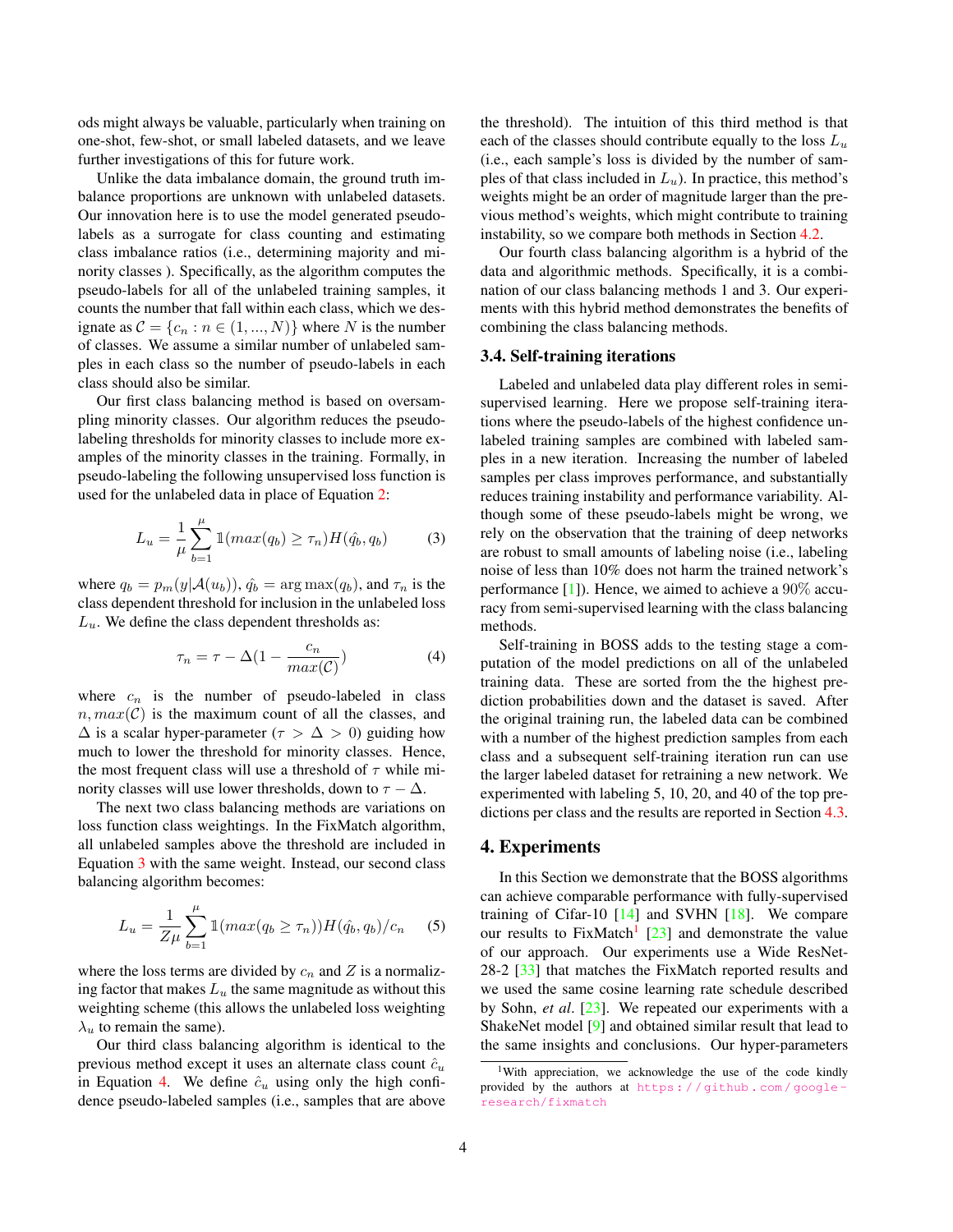<span id="page-4-2"></span>

| Set            | airplane | auto | bird | cat | deer | dog | frog | horse | ship | truck | Mean |
|----------------|----------|------|------|-----|------|-----|------|-------|------|-------|------|
|                | 29       | 98   | 71   | 89  | 97   | 16  | 98   | 97    | 97   | 97    | 79   |
| ◠              | 28       | 99   | 70   | 43  | 97   | 89  | 98   | 97    | 98   | 0     | 72   |
| 3              | 96       | 98   | 63   | 20  | 97   | 96  | 98   | 87    | 98   | 97    | 86   |
| $\overline{4}$ | 29       | 98   | 65   | 10  | 96   | 32  | 98   | 97    | 97   | 96    | 72   |
|                | 28       | 97   | 70   | 46  | 96   | 48  | 53   | 76    | 96   | 97    | 72   |
| 6              | 80       | 98   | 71   | 52  | 97   | 92  | 98   | 87    | 98   | 97    | 82   |
|                | 28       | 99   | 75   | 54  | 95   | 86  | 95   | 86    | 96   | 94    | 83   |

<span id="page-4-1"></span>Table 1. Class accuracies. One-shot semi-supervised average (of 2 runs) class accuracies for Cifar-10 test data with the FixMatch model, that was trained on sets of manually chosen prototypes for each class. Prototype set 6 was modified from set 2 and prototype set 7 was modified from set 4 (i.e., prototype refining).

were in a small range and the specifics are provided in the supplementary materials. For data and data augmentation, we used the default augmentation in FixMatch but additional experiments (not shown) did show that using RandAugment [\[6\]](#page-8-23) for strong data augmentation provides a slight improvement. Our runs with fully supervised learning of the Wide ResNet-28-2 model produced a test accuracy of  $94.9 \pm 0.3\%$  for Cifar-10 [\[14\]](#page-8-20) and test accuracy of  $98.26 \pm 0.04\%$  for SVHN [\[18\]](#page-8-21), which we use for our basis of comparison. We made our code available at <https://github.com/lnsmith54/BOSS> to facilitate replication and for use with future real-world applications.

#### 4.1. Choosing prototypes and prototype refining

For our experiments with Cifar-10, we manually reviewed the first few hundred images and choose five sets of prototypes that we will refer to as class prototype sets 1 to 5. However, the practioner need only create one set of class prototypes and can perform prototype refining, as we describe below.

Table [1](#page-4-1) presents the averaged (over two runs) test accuracies for each class, computed from FixMatch on the Cifar-10 test dataset for each of the prototype sets 1 to 5. This Table illustrates that a good choice of prototypes (i.e., set=3) can lead to good performance in most of the classes, which enables a good overall performance. Table [1](#page-4-1) also shows that for other sets the class accuracies can be quite high for some classes while low for other classes. Hence, the poor performance of some classes implies that the choice of prototypes for these classes in those sets can be improved. In prototype refining, one simply reviews the class accuracies to find which prototypes should be replaced.

We demonstrate prototype refining with two examples. The airplane and truck class accuracies in set 2 are poor so we replaced these two prototypes and name this set 6. In set 4, the cat and dog classes are performing poorly so we replaced these two prototypes and name this set 7. Table [1](#page-4-1) shows the class accuracies for sets 6 and 7 and these results are better than the original sets; that is, prototype refining of these two sets raised the overall test accuracies from 72% up to 82-83%.

#### <span id="page-4-0"></span>4.2. Class balancing

In this Section we report the results from FixMatch and demonstrate substantial improvements with the class balancing methods in BOSS. Table [2](#page-5-1) presents our main results, which illustrates the benefits from prototype refining, class balancing, and one self-training iteration. The first five rows in the table list the results for the five sets of class prototypes (i.e., 1 prototype per class) for Cifar-10. Rows for sets 6 and 7 provides the results for prototype refining of the original sets 2 and 4, respectively. The FixMatch column shows results (i.e., average and standard deviation over four runs) for the original FixMatch code on the prototype sets. The number within brackets [.] are results from a PyTorch reimplementation of FixMatch, that we discuss below.

The next four columns presents the BOSS results with class balancing methods. As described in Section [3.3,](#page-2-1) class balance method 1 represents oversampling of minority classes, balance methods 2 and 3 are two forms of classbased loss weightings, and balance  $= 4$  is a hybrid that combines balance methods 1 and 3. The use of class balancing significantly improves on the original FixMatch results, with increases of up to 20 absolute percentage points. Generally, the hybrid class balance method 4 is best, except when instabilities hurt the performance. The performance is generally in the 90% range with good performance across all the classes, which enables the self-training iteration to bump the accuracies to be comparable to the test accuracy from supervised training on the full labeled training dataset.

Table [2](#page-5-1) indicates that good class prototypes (i.e., sets 3, 6, and 7) result in test accuracies near 90% and low variance between runs. However, when some of the class prototypes are inferior, some of the of the training runs exhibit instabilities that cause lower averaged accuracies and higher variance. We provide a discussion in Section [4.5](#page-6-0) on the cause of these instabilities and on how to improve these results.

PyTorch version: We have taken advantage of a Py-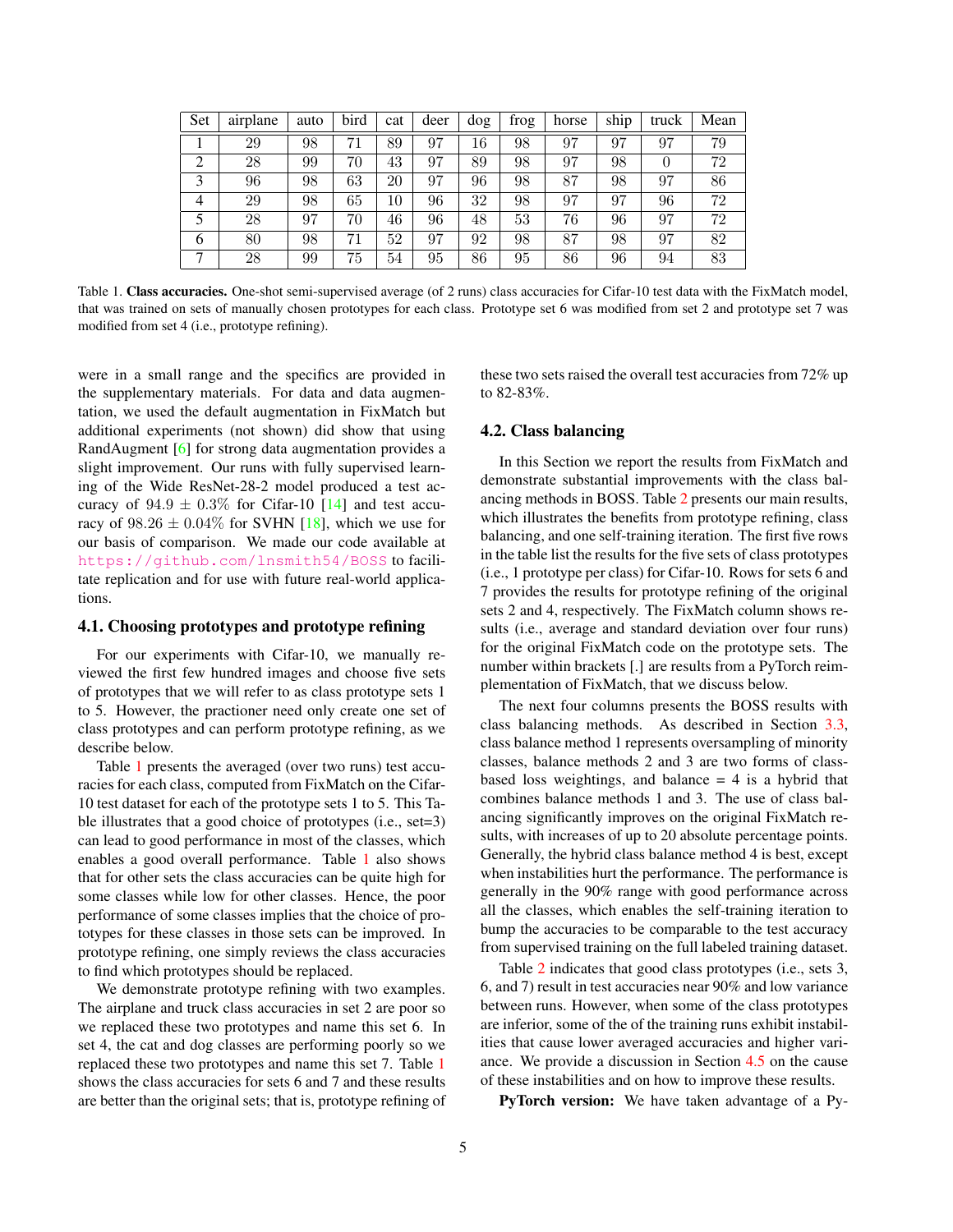|                |                              | <b>BOSS</b> balance method |                    |                    |                    |           |           | Self-training |           |
|----------------|------------------------------|----------------------------|--------------------|--------------------|--------------------|-----------|-----------|---------------|-----------|
| <b>Set</b>     | FixMatch                     |                            | 2                  | 3                  | $\overline{4}$     | $+5$      | $+10$     | $+20$         | $+40$     |
| 1              | $79\pm1$                     | $91.4 + 2$                 | $90 \pm 5$         | $84 \pm 6$         | $88\pm2$           | 94.8      | 95.2      | 95.2          | 95.2      |
|                | [61]                         | $\left[75\right]$          | [85]               | [70]               | $\left[ 67\right]$ | $\pm 0.1$ | $\pm 0.1$ | $\pm 0.1$     | $\pm 0.1$ |
| 2              | $74 \pm 5$                   | $91.8 \pm 1$               | $90 \pm 3$         | $88 \pm 2$         | $80\pm14$          | 93.6      | 95.1      | 95.1          | 95.1      |
|                | [58]                         | [85]                       | [83]               | [81]               | [89]               | $\pm 0.2$ | $\pm 0.1$ | $\pm 0.3$     | $\pm 0.2$ |
| 3              | $86 \pm 1$                   | $92.8 \pm .2$              | $91 \pm 2$         | $91 \pm 3$         | $92.8 \pm .1$      | 94.6      | 94.8      | 94.9          | 95.2      |
|                | [88]                         | [93]                       | [91]               | [89]               | [87]               | $\pm 0.5$ | $\pm 0.5$ | $\pm 0.1$     | $\pm 0.1$ |
| $\overline{4}$ | $74\pm8$                     | $77.7 \pm .3$              | $81 \pm 6$         | $81 \pm 8$         | $90 \pm 7$         | 94.9      | 94.9      | 94.9          | 95.1      |
|                | $\left\lceil 73\right\rceil$ | [89]                       | 72                 | [86]               | [82]               | $\pm 0.1$ | $\pm 0.4$ | $\pm 0.5$     | $\pm 0.3$ |
| 5              | $69 \pm 7$                   | $86 \pm 7$                 | $89 \pm 6$         | $83 \pm 10$        | $90 \pm 3$         | 89.6      | 95.2      | 95.2          | 95.2      |
|                | [69]                         | [86]                       | $\left[ 73\right]$ | [87]               | [85]               | $\pm 0.3$ | $\pm 0.1$ | $\pm 0.2$     | $\pm 0.1$ |
| 6              | $82 \pm 0.6$                 | $91.5 \pm 1$               | $92 \pm .7$        | $91.8 \pm 1$       | $92 \pm 1$         | 94.6      | 95.1      | 94.7          | 94.9      |
|                | $\left[87\right]$            | [83]                       | [81]               | 75]                | 70                 | $\pm 0.1$ | $\pm 0.2$ | $\pm 0.1$     | $\pm 0.1$ |
| $\tau$         | $78 \pm 0.1$                 | $91.7 \pm .3$              | $92.3 \pm .8$      | $91.1 \pm 2.5$     | $93 \pm .3$        | 94.9      | 94.7      | 94.9          | 95.1      |
|                | [56]                         | [68]                       | 79]                | $\left[ 62\right]$ | [66]               | $\pm 0.1$ | $\pm 0.2$ | $\pm 0.1$     | $\pm 0.1$ |

<span id="page-5-1"></span>Table 2. Main results. BOSS methods are compared using five sets of class prototypes (i.e., 1 prototype per class) for Cifar-10, plus two sets from prototype refining. The FixMatch column shows test accuracies (average and standard deviation of 4 runs) for the original FixMatch code on the prototype sets. The next four columns gives the accuracy results for the class balance methods (see text for a description of class balance methods). Results for the PyTorch reimplementation of FixMatch and modified with the BOSS methods are shown in brackets [.]. The self-training iteration was performed with the top pseudo-labels from the run shown in bold and the results are in the next four columns.

Torch reimplementation<sup>[2](#page-5-2)</sup> of the original TensorFlow version of the FixMatch code to test our proposed BOSS methods in PyTorch. Table [2](#page-5-1) reports the best test accuracies for the PyTorch version in the brackets [.].

It is clear to us that the researcher who reimplemented FixMatch in PyTorch took care to replicate FixMatch. In training with 4 labeled samples per class, his code obtained a test accuracy of  $89 \pm 5\%$  for Cifar-10, compared to results of  $87 \pm 3\%$  reported in the paper. However, it is also clear from our experiments and Table [2](#page-5-1) that there are substantial differences between the TensorFlow and PyTorch versions when comparing one-shot semi-supervised learning. We suggest that the sensitivity of one-shot semi-supervised learning reveals even minor differences that are invisible in fully supervised learning.

The PyTorch implementation results shown in Table [2](#page-5-1) also shows that the class balancing methods improve the test accuracy over FixMatch. In particular, class balance method 1 (i.e., oversampling) appears to improve the test accuracy more than the other methods.

#### <span id="page-5-0"></span>4.3. Self-training iterations

The final four columns of Table [2](#page-5-1) list the results of performing one self-training iteration. The self-training was initialized with the original single labeled sample per class, plus the most confident pseudo-labeled examples from the BOSS training run that is highlighted in bold. For example,

the '+5' columns means that five pseudo-labeled examples per class were combined with the original labeled prototypes to make a set with a total of 60 labeled examples. These self-training results demonstrate that one-shot semisupervised learning can reach comparable performance to the results from fully supervised training (i.e., 94.9%), often with adding as few as 5 samples per class. However, we expect that in practice, self-training by adding more samples per class will prove more reliable.

## 4.4. SVHN

SVHN is obtained from house numbers in Google Street View images and is used for recognizing digits (i.e.,  $0 - 9$ ) in natural scene images. Visual review of the images show that the training samples are of poor quality (i.e., blurry) and often contain distractors (i.e., multiple digits in an image). Because of the quality issue, we needed to review several hundred unlabled training samples in order to find four class prototype sets that are reported in Table [3.](#page-6-1)

Even though the SVHN training images are of poorer quality than the Cifar-10 training images, one-shot semisupervised learning with FixMatch on sets of prototypes produced higher test accuracies than with Cifar-10. Table [3](#page-6-1) presents equivalent results for the SVHN dataset as those results that were reported in Table [2](#page-5-1) for Cifar-10. Since the results for FixMatch are all above 89%, we did not perform prototype refining on any of these sets. However, here too the class balancing methods increase the test accuracies above the FixMatch results. With these four class pro-

<span id="page-5-2"></span><sup>2</sup>With appreciation, we acknowledge the use of the code provided at <https://github.com/CoinCheung/fixmatch>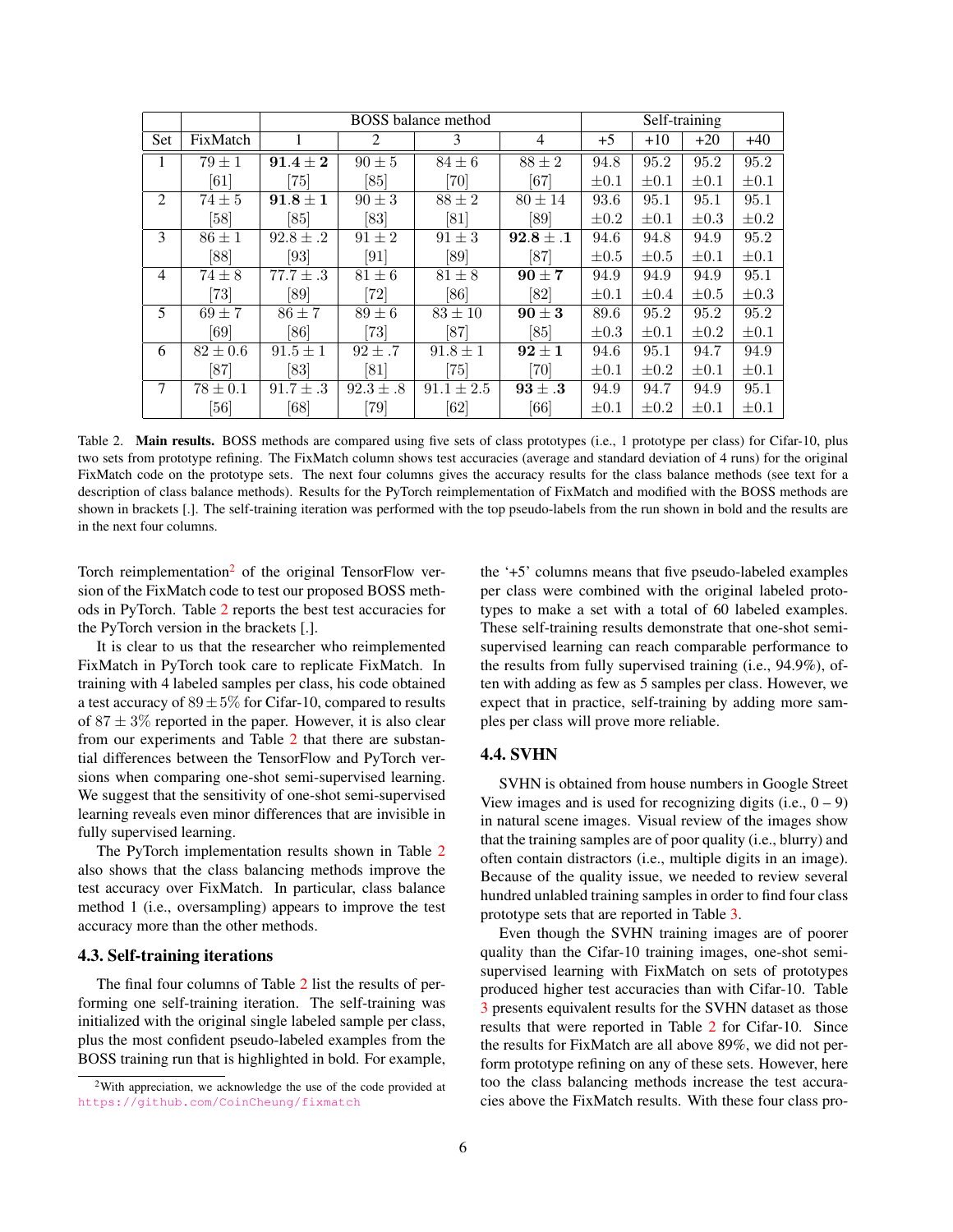|           |               |               | self-training |                |               |      |       |       |       |
|-----------|---------------|---------------|---------------|----------------|---------------|------|-------|-------|-------|
| set       | FixMatch      |               |               |                |               | $+5$ | $+10$ | $+20$ | $+40$ |
|           | $95.9 \pm 3$  | $97.4 \pm .2$ | $96.4 \pm .9$ | $95.7 \pm 1.6$ | $96.8 \pm .1$ | 97.9 | 97.9  | 97.9  | 97.8  |
| $\bigcap$ | $91.5 \pm 3$  | $97.4 \pm .1$ | $97.1 \pm .1$ | $97.1 \pm .1$  | $95.6 \pm .1$ | 94.1 | 97.9  | 97.6  | 97.7  |
| 3         | $93.9 \pm .1$ | $97.3 \pm .3$ | $97.2 \pm .2$ | $92 + 7$       | $91.3 \pm .3$ | 97.8 | 97.9  | 97.8  | 97.9  |
| 4         | $89.2 \pm 12$ | $96.5 \pm .6$ | $90 \pm 10$   | $89 + 11$      | $83 + 16$     | 97.6 | 96.7  | 97.0  | 98.0  |

<span id="page-6-1"></span>Table 3. SVHN. BOSS methods are compared using four sets of class prototypes (i.e., 1 prototype per class) for SVHN. The FixMatch column shows results for the original FixMatch code on the prototype sets. The next four columns gives the accuracy results for the class balance methods Results are an average of test accuracies for four runs. The self-training iteration was performed on the results from the class balancing shown in bold.



<span id="page-6-2"></span>Figure 1. An example of training to a poor local minimum (blue) and training with instabilities (red). Both end with poor test accuracies but for different reasons.

totype sets, class balance method 1 produces the best results. The test accuracies from balance method 1 are approximately 1% lower than the fully supervised results of  $98.26 \pm 0.04\%$ . The improvements from self-training were small and the best results fell about 0.5% below the results of of fully supervised training. We believe the differences between Cifar-10 and SVHN are related to the natures of the datasets.

#### <span id="page-6-0"></span>4.5. Investigation of training instabilities

In our experiments we observed high sensitivity of oneshot semi-supervised learning performance to the choices for the hyper-parameters and the class prototypes sets. That is, we observed that good choices for the prototypes and prototype refining significantly reduced the instabilities and the variability of the results (i.e., few instabilities were encountered for Cifar-10 prototype sets 3, 6, and 7 so the final accuracies were higher and the standard deviations of the results were lower). In sets where the performance was inferior, there was always at least one class that performed poorly. In addition, we found that the hyper-parameter values made a significant difference.

We investigated the cases of poor performance and discovered that there were two different situations. Figure [1](#page-6-2) provides examples of test accuracies during the training for both situations. The blue curve is the test accuracy where in one training run the network learns a final test accuracy of 77% We hypothesize that in this situation the network can get stuck in a poor local minimum that is due to poor prototype choices and can be improved with prototype refining or by hyper-parameter fine tuning. The red curve in Figure [1](#page-6-2) is an example of the other case and here the training is dominated by instabilities (i.e., where the model suddenly diverges during training) and the final test accuracy is 65%. Interestingly, we found that it is important when tuning the hyper-parameters to identify which scenario is occurring.

Our experiments with training instabilities (i.e., the red curve) implied that they can be caused by too much class balancing. We hypothesize that when the model struggles to classify some of the classes, the class balancing methods can force the pseudo-labeling to mislabel samples in order to have the appearance of class balance. In these cases, it is better to reduce the amount of class balancing by using a smaller value for  $\Delta$  for class balance methods 1 and 4, and using a smaller value for  $\lambda_u$  for class balance methods 2 and 3. In addition, we observed that decreasing weight decay (WD) and the learning rate (LR) improves performance when there were instabilities.

On the other hand, if the inferior performance is due to poor local minimum (i.e., the blue curve), one can either improve the class prototypes (i.e., prototype refining) or increase the amount of class balancing. This is the opposite of what should do for instabilities; that is, one can use a larger value for  $\Delta$  for class balance methods 1 and 4, use a larger value for  $\lambda_u$  for class balance methods 2 and 3, or increase weight decay (WD) and the learning rate (LR). We also observed that it helps to increase  $\tau$  if there are instabilities and to decrease  $\tau$  in the poor local minimum situation.

Table [4](#page-7-0) demonstrates how to improve the results presented in Table [2](#page-5-1) (for consistency we used the same hyperparameter values for all of the class balance runs shown in Table [2\)](#page-5-1). Table [4](#page-7-0) contains results of hyper-parameter fine tuning where we reported earlier test accuracies below 85%.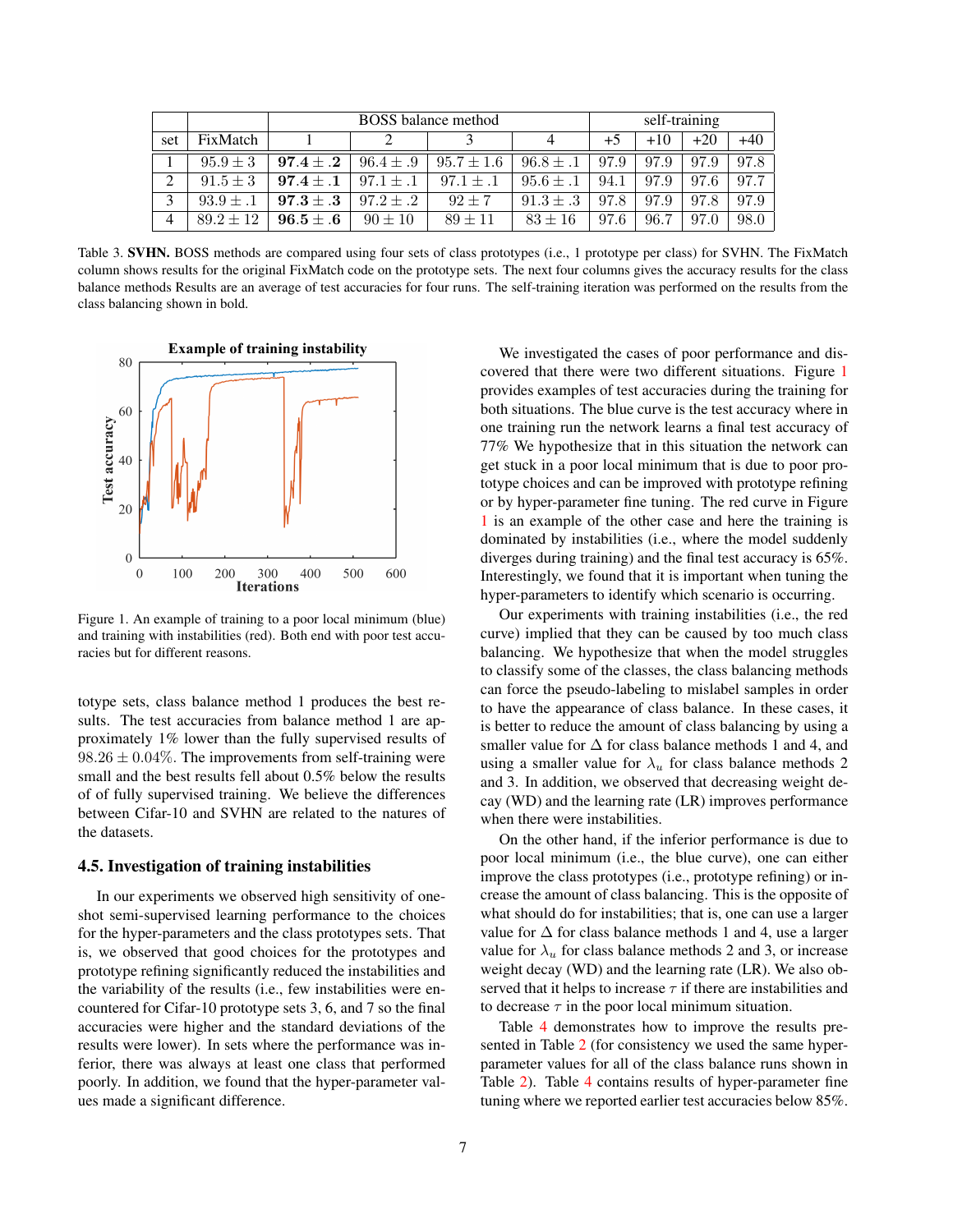<span id="page-7-1"></span>

| Set            | <b>Balance</b> | Description                | WD                            | LR   | Δ            | $\lambda_u$    | $\tau$           | Accuracy $(\%)$ |
|----------------|----------------|----------------------------|-------------------------------|------|--------------|----------------|------------------|-----------------|
| 1              | 3              | Instabilities              | $8 \times 10^{-4}$            | 0.06 | $\Omega$     | 1              | 0.9              | $84 \pm 6$      |
| 1              | 3              | Decrease $\lambda_u$       | $8 \times 10^{-4}$            | 0.06 | $\Omega$     | 0.5            | 0.9              | $87 \pm 1$      |
| $\overline{2}$ | $\overline{4}$ | <b>Instabilities</b>       | $8 \times 10^{-4}$            | 0.06 | 0.25         | 1              | 0.95             | $80 \pm 14$     |
| $\overline{2}$ | $\overline{4}$ | Decrease $\Delta$ , WD, LR | $6 \times 10^{-4}$            | 0.04 | 0.1          | 1              | 0.95             | $94.5 \pm 0.1$  |
| $\overline{4}$ | 1              | Local min                  | $8 \times 10^{-4}$            | 0.06 | 0.25         | 1              | $\overline{0.9}$ | $77.5 \pm 0.1$  |
| $\overline{4}$ | 1              | Increase $\Delta, \tau$    | $8 \times 10^{-4}$            | 0.06 | 0.3          | 1              | 0.95             | $93.2 \pm 0.2$  |
| $\overline{4}$ | $\overline{2}$ | Local min                  | $8 \times 10^{-4}$            | 0.06 | $\Omega$     | 1              | 0.9              | $81 \pm 6$      |
| $\overline{4}$ | $\overline{2}$ | Increase $\lambda_u$       | $8 \times \overline{10^{-4}}$ | 0.06 | $\mathbf{0}$ | $\overline{2}$ | 0.9              | $92 \pm 2$      |
| $\overline{4}$ | 3              | Local min                  | $8 \times 10^{-4}$            | 0.06 | $\Omega$     | 1              | 0.9              | $81 \pm 8$      |
| $\overline{4}$ | 3              | Increase $\lambda_u$       | $8 \times 10^{-4}$            | 0.06 | $\Omega$     | 2              | 0.9              | $88\pm3$        |
| 5              | $\mathbf{1}$   | <b>Instabilities</b>       | $8 \times 10^{-4}$            | 0.06 | 0.25         | $\mathbf{1}$   | 0.95             | $86 \pm 7$      |
| 5              | 1              | Decrease $\Delta$          | $8 \times 10^{-4}$            | 0.06 | 0.1          | 1              | 0.95             | $90.7 \pm 0.1$  |
| $\overline{5}$ | $\overline{2}$ | Instabilities              | $8 \times 10^{-4}$            | 0.06 | $\Omega$     | 1              | 0.9              | $89 \pm 6$      |
| 5              | $\overline{2}$ | Decrease $\lambda_u$       | $8 \times 10^{-4}$            | 0.06 | $\Omega$     | 0.75           | 0.9              | $91.7 \pm 1$    |
| 5              | 3              | <b>Instabilities</b>       | $8 \times 10^{-4}$            | 0.06 | $\Omega$     | 1              | 0.9              | $83 \pm 10$     |
| $\overline{5}$ | 3              | Decrease WD, LR            | $6 \times \overline{10^{-4}}$ | 0.04 | $\mathbf{0}$ |                | 0.9              | $93.5 \pm 2$    |

<span id="page-7-0"></span>Table 4. Illustration of the sensitivity to the hyper-parameters WD, LR,  $\Delta$ ,  $\lambda_u$  and  $\tau$ . See the text for guidance on how to tune these hyper-parameters for situations with inferior performance due to instabilities or local minimums.

We list the class prototype set (Set), the BOSS class balancing method (Balance), weight decay (WD), initial learning rate (LR), the change in the confidence threshold for minority classes  $(\Delta)$ , the unlabeled loss multiplicative factor  $(\lambda_u)$ , the confidence threshold  $(\tau)$ , and the final test accuracy. Furthermore, we provide a short description that indicates if the training curve displays instabilities (i.e., the red curve in Figure [1\)](#page-6-2) or a poor local minimum (i.e., the blue curve). Or the description points out the hyper-parameters that were tuned to improve the performance.

The examples in Table [4](#page-7-0) show improved results for both the problem of instability and for poor local minimums. The examples include modifying ∆, weight decay, learning rate, and  $\tau$ . In most cases the final accuracies are improved substantially with small changes in the hyper-parameter values. This demonstrates the sensitivity of one-shot semisupervised learning to hyper-parameter values.

While this sensitivity can be challenging in practice, we note that this sensitivity can also lead to new opportunities. For example, often researchers propose new network architectures, loss functions, and optimization functions that are tested in the fully supervised regime where small performance gains are used to claim a new stateof-the-art. If these algorithms were instead tested in oneshot semi-supervised learning, more substantial differences in performance would better differentiate methods. Along these lines, we also advocate the use of one-shot semisupervised learning with AutoML and neural architecture search (NAS) [\[7\]](#page-8-24) to find optimal hyper-parameters and architectures.

## 5. Conclusions

The BOSS methodology relies on simple concepts: choosing iconic training samples with minimal background distractors, employing class balancing techniques, and selftraining with the highest confidence pseudo-labeled samples. Our experiments in Section [4](#page-3-3) demonstrate the potential of training a network with only one sample per class and we have confirmed the importance of class balancing methods. While our methods have limitations (as discussed in the supplemental materials), this paper breaks new ground in one-shot semi-supervised learning and attains high performance. BOSS brings one-shot and fewshot semi-supervised learning closer to reality.

We proposed the novel concept of class balancing on unlabeled data. We introduced a novel way to measure class imbalance with unlabeled data and proposed four class balancing methods that improve the performance of semisupervised learning. In addition, we investigated hyperparameter sensitivity and the causes for weak performance (i.e., training instabilities), where we proposed two opposite sets of solutions.

Our work provides researchers with the following observations and insights:

- 1. There is evidence that labeling a large number of samples might not be necessary for training deep neural networks to high levels of performance.
- 2. All networks have a class imbalance problem to some degree. Examining class accuracies relative to each other provides insights into the network's training.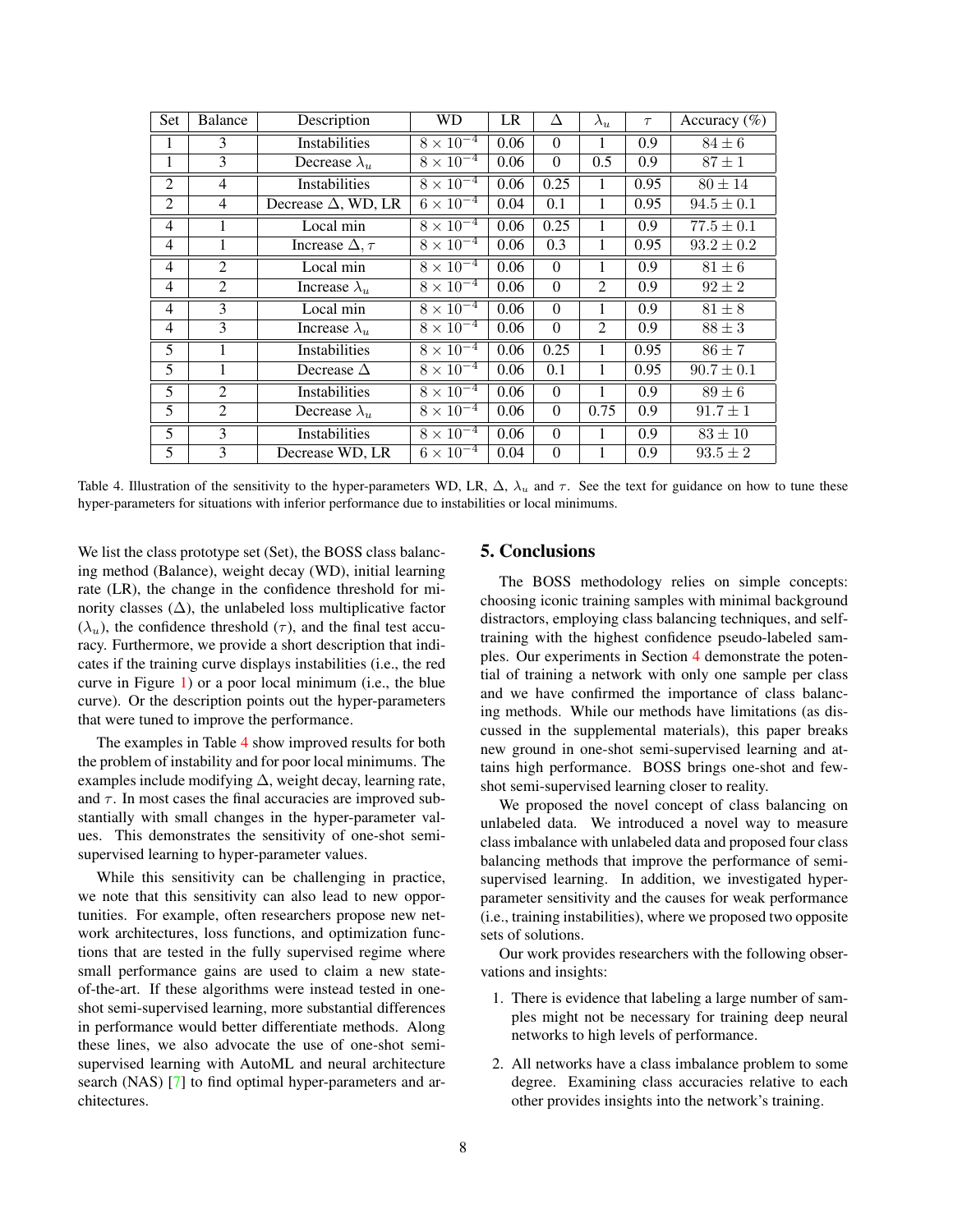3. Each training sample can affect the training. Oneshot semi-supervised learning provides a mechanism to study the atomic impact of a single sample. This opens up the opportunity to investigate the factors in a sample that help or hurt training performance.

#### References

- <span id="page-8-19"></span>[1] Görkem Algan and Ilkay Ulusoy. Image classification with deep learning in the presence of noisy labels: A survey. *arXiv preprint arXiv:1912.05170*, 2019. [4](#page-3-4)
- <span id="page-8-18"></span>[2] Antreas Antoniou and Amos Storkey. Assume, augment and learn: Unsupervised few-shot meta-learning via random labels and data augmentation. *arXiv preprint arXiv:1902.09884*, 2019. [2](#page-1-0)
- <span id="page-8-7"></span>[3] David Berthelot, Nicholas Carlini, Ekin D Cubuk, Alex Kurakin, Kihyuk Sohn, Han Zhang, and Colin Raffel. Remixmatch: Semi-supervised learning with distribution alignment and augmentation anchoring. *arXiv preprint arXiv:1911.09785*, 2019. [2](#page-1-0)
- <span id="page-8-6"></span>[4] David Berthelot, Nicholas Carlini, Ian Goodfellow, Nicolas Papernot, Avital Oliver, and Colin A Raffel. Mixmatch: A holistic approach to semi-supervised learning. In *Advances in Neural Information Processing Systems*, pages 5050–5060, 2019. [2,](#page-1-0) [10](#page-9-7)
- <span id="page-8-5"></span>[5] Olivier Chapelle, Bernhard Scholkopf, and Alexander Zien. Semi-supervised learning (chapelle, o. et al., eds.; 2006)[book reviews]. *IEEE Transactions on Neural Networks*, 20(3):542–542, 2009. [2](#page-1-0)
- <span id="page-8-23"></span>[6] Ekin D Cubuk, Barret Zoph, Jonathon Shlens, and Quoc V Le. Randaugment: Practical data augmentation with no separate search. *arXiv preprint arXiv:1909.13719*, 2019. [5](#page-4-2)
- <span id="page-8-24"></span>[7] Thomas Elsken, Jan Hendrik Metzen, and Frank Hutter. Neural architecture search: A survey. *arXiv preprint arXiv:1808.05377*, 2018. [8](#page-7-1)
- <span id="page-8-15"></span>[8] Chelsea Finn, Pieter Abbeel, and Sergey Levine. Modelagnostic meta-learning for fast adaptation of deep networks. In *Proceedings of the 34th International Conference on Machine Learning-Volume 70*, pages 1126–1135. JMLR. org, 2017. [2](#page-1-0)
- <span id="page-8-22"></span>[9] Xavier Gastaldi. Shake-shake regularization. *arXiv preprint arXiv:1705.07485*, 2017. [4,](#page-3-4) [10](#page-9-7)
- <span id="page-8-9"></span>[10] Yves Grandvalet and Yoshua Bengio. Semi-supervised learning by entropy minimization. In *Advances in neural information processing systems*, pages 529–536, 2005. [2](#page-1-0)
- <span id="page-8-17"></span>[11] Kyle Hsu, Sergey Levine, and Chelsea Finn. Unsupervised learning via meta-learning. *arXiv preprint arXiv:1810.02334*, 2018. [2](#page-1-0)
- <span id="page-8-2"></span>[12] Justin M Johnson and Taghi M Khoshgoftaar. Survey on deep learning with class imbalance. *Journal of Big Data*, 6(1):27, 2019. [1,](#page-0-0) [2](#page-1-0)
- <span id="page-8-13"></span>[13] Gregory Koch, Richard Zemel, and Ruslan Salakhutdinov. Siamese neural networks for one-shot image recognition. In *ICML deep learning workshop*, volume 2. Lille, 2015. [2](#page-1-0)
- <span id="page-8-20"></span>[14] Alex Krizhevsky, Geoffrey Hinton, et al. Learning multiple layers of features from tiny images. 2009. [4,](#page-3-4) [5](#page-4-2)
- <span id="page-8-25"></span>[15] Samuli Laine and Timo Aila. Temporal ensembling for semisupervised learning. In *Fifth International Conference on Learning Representations*, 2017. [10](#page-9-7)
- <span id="page-8-10"></span>[16] Dong-Hyun Lee. Pseudo-label: The simple and efficient semi-supervised learning method for deep neural networks. In *Workshop on challenges in representation learning, ICML*, volume 3, page 2, 2013. [2](#page-1-0)
- <span id="page-8-26"></span>[17] Takeru Miyato, Shin-ichi Maeda, Shin Ishii, and Masanori Koyama. Virtual adversarial training: a regularization method for supervised and semi-supervised learning. *IEEE transactions on pattern analysis and machine intelligence*, 2018. [10](#page-9-7)
- <span id="page-8-21"></span>[18] Yuval Netzer, Tao Wang, Adam Coates, Alessandro Bissacco, Bo Wu, and Andrew Y Ng. Reading digits in natural images with unsupervised feature learning. 2011. [4,](#page-3-4) [5](#page-4-2)
- <span id="page-8-3"></span>[19] Chuck Rosenberg, Martial Hebert, and Henry Schneiderman. Semi-supervised self-training of object detection models. *WACV/MOTION*, 2, 2005. [1,](#page-0-0) [2](#page-1-0)
- <span id="page-8-8"></span>[20] Mehdi Sajjadi, Mehran Javanmardi, and Tolga Tasdizen. Regularization with stochastic transformations and perturbations for deep semi-supervised learning. In *Advances in neural information processing systems*, pages 1163–1171, 2016.  $\mathcal{D}$
- <span id="page-8-0"></span>[21] Leslie N Smith and Adam Conovaloff. Empirical perspectives on one-shot semi-supervised learning. *arXiv preprint arXiv:2004.04141*, 2020. [1,](#page-0-0) [2](#page-1-0)
- <span id="page-8-16"></span>[22] Jake Snell, Kevin Swersky, and Richard Zemel. Prototypical networks for few-shot learning. In *Advances in neural information processing systems*, pages 4077–4087, 2017. [2](#page-1-0)
- <span id="page-8-1"></span>[23] Kihyuk Sohn, David Berthelot, Chun-Liang Li, Zizhao Zhang, Nicholas Carlini, Ekin D Cubuk, Alex Kurakin, Han Zhang, and Colin Raffel. Fixmatch: Simplifying semisupervised learning with consistency and confidence. *arXiv preprint arXiv:2001.07685*, 2020. [1,](#page-0-0) [2,](#page-1-0) [3,](#page-2-2) [4,](#page-3-4) [11](#page-10-0)
- <span id="page-8-12"></span>[24] Yanmin Sun, Mohamed S Kamel, Andrew KC Wong, and Yang Wang. Cost-sensitive boosting for classification of imbalanced data. *Pattern Recognition*, 40(12):3358–3378, 2007. [2](#page-1-0)
- <span id="page-8-28"></span>[25] Antti Tarvainen and Harri Valpola. Mean teachers are better role models: Weight-averaged consistency targets improve semi-supervised deep learning results. In *Advances in neural information processing systems*, 2017. [10](#page-9-7)
- <span id="page-8-11"></span>[26] Isaac Triguero, Salvador García, and Francisco Herrera. Self-labeled techniques for semi-supervised learning: taxonomy, software and empirical study. *Knowledge and Information systems*, 42(2):245–284, 2015. [2](#page-1-0)
- <span id="page-8-4"></span>[27] Jesper E Van Engelen and Holger H Hoos. A survey on semi-supervised learning. *Machine Learning*, 109(2):373– 440, 2020. [2](#page-1-0)
- <span id="page-8-27"></span>[28] Vikas Verma, Alex Lamb, Juho Kannala, Yoshua Bengio, and David Lopez-Paz. Interpolation consistency training for semi-supervised learning. *arXiv preprint arXiv:1903.03825*, 2019. [10](#page-9-7)
- <span id="page-8-14"></span>[29] Oriol Vinyals, Charles Blundell, Timothy Lillicrap, Daan Wierstra, et al. Matching networks for one shot learning. In *Advances in neural information processing systems*, pages 3630–3638, 2016. [2](#page-1-0)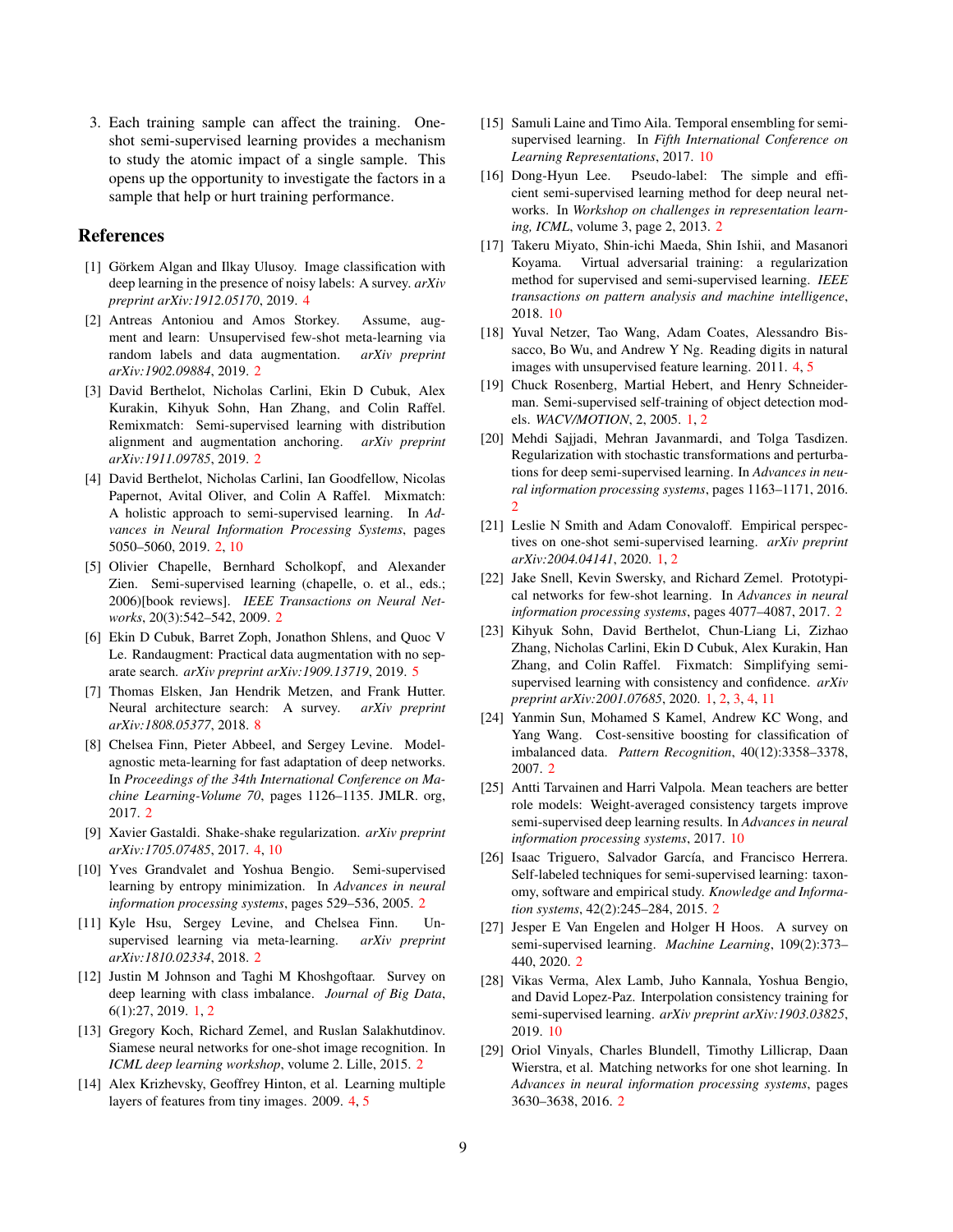- <span id="page-9-7"></span><span id="page-9-5"></span>[30] Shuo Wang and Xin Yao. Multiclass imbalance problems: Analysis and potential solutions. *IEEE Transactions on Systems, Man, and Cybernetics, Part B (Cybernetics)*, 42(4):1119–1130, 2012. [2](#page-1-0)
- <span id="page-9-8"></span>[31] Qizhe Xie, Zihang Dai, Eduard Hovy, Minh-Thang Luong, and Quoc V Le. Unsupervised data augmentation for consistency training. 2019. [10](#page-9-7)
- <span id="page-9-4"></span>[32] Qizhe Xie, Eduard Hovy, Minh-Thang Luong, and Quoc V Le. Self-training with noisy student improves imagenet classification. *arXiv preprint arXiv:1911.04252*, 2019. [2](#page-1-0)
- <span id="page-9-6"></span>[33] Sergey Zagoruyko and Nikos Komodakis. Wide residual networks. *arXiv preprint arXiv:1605.07146*, 2016. [4](#page-3-4)
- <span id="page-9-3"></span>[34] Xiaohua Zhai, Avital Oliver, Alexander Kolesnikov, and Lucas Beyer. S4l: Self-supervised semi-supervised learning. In *Proceedings of the IEEE international conference on computer vision*, pages 1476–1485, 2019. [2,](#page-1-0) [10](#page-9-7)
- <span id="page-9-2"></span>[35] Hongyi Zhang, Moustapha Cisse, Yann N Dauphin, and David Lopez-Paz. mixup: Beyond empirical risk minimization. *arXiv preprint arXiv:1710.09412*, 2017. [2](#page-1-0)
- <span id="page-9-1"></span>[36] Xiaojin Zhu and Andrew B Goldberg. Introduction to semisupervised learning. *Synthesis lectures on artificial intelligence and machine learning*, 3(1):1–130, 2009. [2](#page-1-0)
- <span id="page-9-0"></span>[37] Xiaojin Jerry Zhu. Semi-supervised learning literature survey. Technical report, University of Wisconsin-Madison Department of Computer Sciences, 2005. [2](#page-1-0)

### A. Supplemental Materials

## A.1. Broader Impact

It is widely accepted that large labeled datasets are an essential component of training deep neural networks, either directly for training or indirectly via transfer learning. To the best of our knowledge, this paper is the first to demonstrate performance comparable to fully supervised learning with one-shot semi-supervised learning. Eliminating the burden of labeling massive amounts of training data creates great potential for new neural network applications that attain high performance, which is especially important when labeling requires expertise. Hence, the societal impact will be to make deep learning applications even more widespread.

From a scientific perspective, one-shot semi-supervised learning provides important insights on the intricacies of training deep neural networks. The effect of changing just one training image can significantly impact the final performance. Unlike fully supervised learning that commonly deals with the training of large datasets, this method provides a technique to gain information about the impact of a single labeled sample in training. In addition, we anticipate that further investigation into the instability issues of one-shot semi-supervised learning will lead to new understandings of training neural network.

Furthermore, the experience of training highly sensitive networks provides an educational experience on hyperparameter tuning that carries over to easier training situations. In order to achieve convergence with one-shot semisupervised learning, one must learn how to tune the hyperparameters and architecture well. Similarly, we believe that utilizing one-shot semi-supervised learning with automatic methods such as AutoML and neural architecture search (NAS) will lead to better choices for hyper-parameters and architectures.

Limitations: While our work has taken valuable steps towards making one or few-shot semi-supervised learning possible for applications, a large gap still remains before this can be realized in practice, especially due to issues with stability during training and hyper-parameter sensitivity. The sensitivity of the results to choices of the hyperparameters makes one-shot semi-supervised learning difficult to use in real-world applications. While there is a wide range of valuable applications (e.g., medical) that could benefit from semi-supervised learning, the testing of these applications is beyond the scope of this work.

While we attempted to provide a thorough investigation, there are a number of limitations in our work and several factors that we did not have sufficient time to explore. Our implementation was built on state-of-the-art Fix-Match algorithm but the ideas presented here should carry over to other semi-supervised learning methods, such as the  $\pi$  model, temporal ensembling [\[15\]](#page-8-25), VAT [\[17\]](#page-8-26), ICT [\[28\]](#page-8-27), UDA  $[31]$ ,  $S<sup>4</sup>L$   $[34]$ , MixMatch  $[4]$ , and Mean Teachers [\[25\]](#page-8-28) but this was not tested because none of these other methods have demonstrated results with less than 25 labeled examples per class. The model used in our experiments was a Wide ResNet-28-2 and the experiments were replicated with ShakeNet [\[9\]](#page-8-22) with analogous results, indicating that our conclusions and insights are independent of model architecture.

In addition, we made use of labeled test data to demonstrate the performance of BOSS. In practical settings, one has a large unlabeled dataset and one wishes to avoid burdensome manual labeling. However, the samples in the test dataset are less important than the choices for the class prototypes, so a small test dataset can be quickly created from the "discards" when searching for iconic prototypes. A small test dataset is useful for prototype refinement (i.e., deciding which class prototypes to replace) and it provides the practitioner with useful feedback on the system's performance with a little additional effort. But even without any test data, one can utilize the pseudo-labeled class counts to decide which class prototypes should be replaced.

Furthermore, there are several assumptions that might not hold true in a practical setting. First of all, there is an implicit assumption that the unlabeled dataset is class balanced; that is, it contains the same number of samples of each class. In practical situations with large amounts of unlabeled data, this assumption is unlikely to be true. In cases where the number of unlabeled samples belonging to each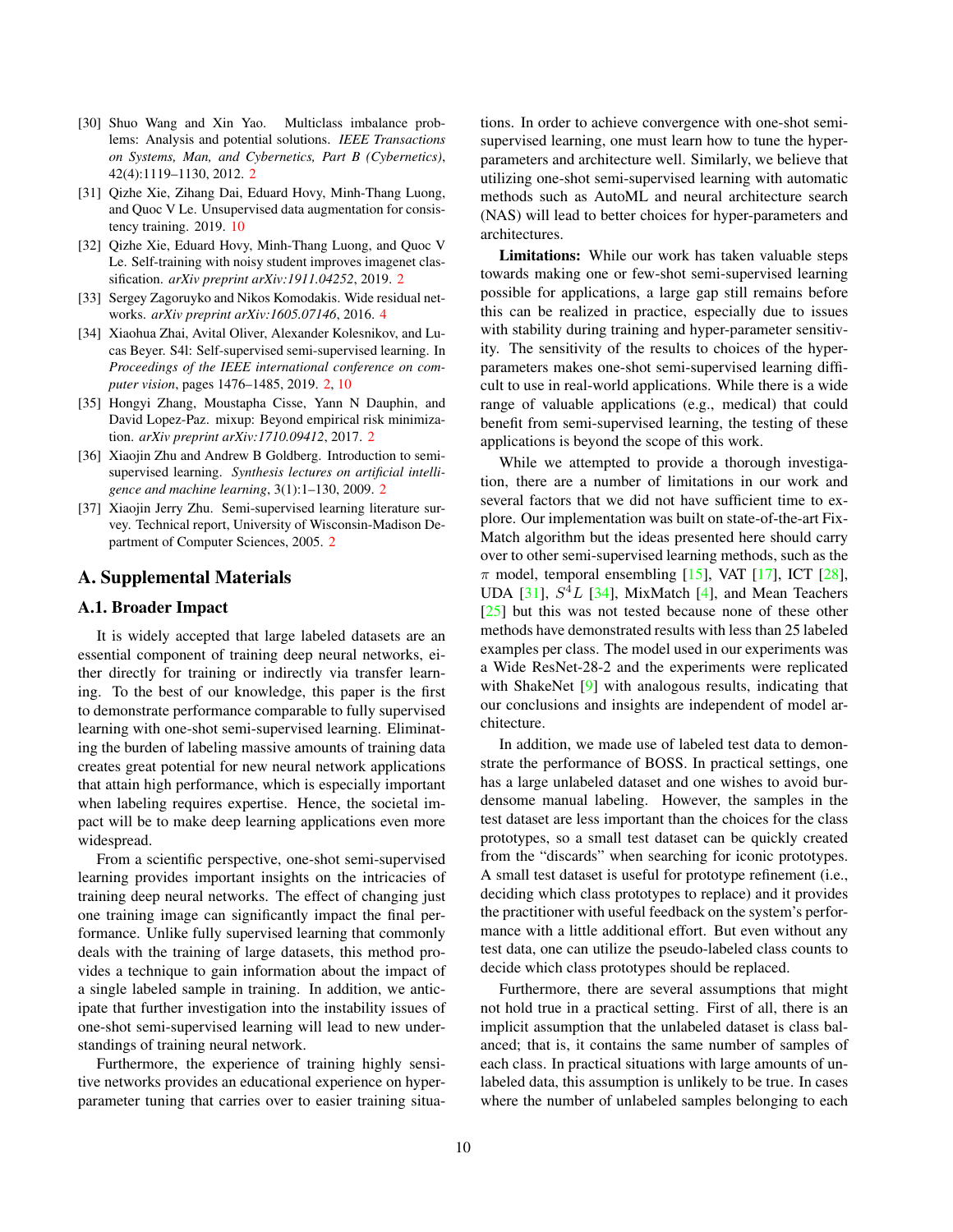<span id="page-10-0"></span>

| Method               | balance | weight decay       | LR   | Batch | Momentum | $r_u$ | $\tau$ |          |
|----------------------|---------|--------------------|------|-------|----------|-------|--------|----------|
| FixMatch             | 0       | $5 \times 10^{-4}$ | 0.03 | 64    | 0.88     |       | 0.95   | $\theta$ |
| Cifar training       | 1.4     | $8 \times 10^{-4}$ | 0.06 | 30    | 0.88     | 9     | 0.95   | 0.25     |
| Cifar training       | 2, 3    | $8 \times 10^{-4}$ | 0.06 | 30    | 0.88     | 9     | 0.9    | $\Omega$ |
| Self-training        | 4       | $5 \times 10^{-4}$ | 0.03 | 64    | 0.88     | ד     | 0.95   | 0.25     |
| <b>SVHN</b> training | 1, 4    | $6 \times 10^{-4}$ | 0.04 | 32    | 0.85     |       | 0.95   | 0.25     |
| <b>SVHN</b> training | 2, 3    | $6 \times 10^{-4}$ | 0.04 | 32    | 0.85     | 7     | 0.9    | $\theta$ |
| Self-training        | 0       | $6 \times 10^{-4}$ | 0.04 | 32    | 0.85     |       | 0.95   | 0.25     |

<span id="page-10-1"></span>Table 5. Hyper-parameter values for each of the various steps in the training.

|                                  | <b>BOSS</b> balance method |              |            |             |                |  |
|----------------------------------|----------------------------|--------------|------------|-------------|----------------|--|
| $WD/LR/BS/r_{\text{w}}$          | FixMatch                   |              |            |             |                |  |
| $5 \times 10^{-4}/0.03/64/7$     | $74 \pm 5$                 | $34 \pm 2$   | 44 +       | $40 + 2$    | $31.5 \pm 0.5$ |  |
| /0.06/30/9<br>$8 \times 10^{-4}$ | $47 \pm 8$                 | $93 \pm 0.7$ | $90 \pm 2$ | $84 \pm 13$ | $78 \pm 20$    |  |

<span id="page-10-2"></span>Table 6. Test accuracies for class prototype set 2 for two hyper-parameter settings. The hyper-parameters are weight decay (WD), learning rate (LR), batch size (BS), and the ratio of the unlabeled to labeled data  $(r_u)$ .

class can be estimated, it is possible to adapt the class balancing methods. When the number of unlabeled samples belonging to each class is unknown, it is possible to create a small validation set in a similar manner as described above for creating a test set and utilize the validation set as a measure of class balance.

In addition, we also assume in our experiments that all of the unlabeled samples belong to one of the known classes. In practical settings, the unlabeled dataset might contain samples that don't belong to any of the prototype classes. We did not test the situation where we use only a subset of the classes in the training datasets.

## A.2. Hyper-parameters

For FixMatch we used the default hyper-parameters that were specified in Sohn, *et al*. [\[23\]](#page-8-1). However, in our initial experiments with the class balance methods, we found that these hyper-parameters performed poorly. Therefore, we used a different set of hyper-parameter values for FixMatch and for the BOSS methods.

Table [5](#page-10-1) contains the hyper-parameter values used for the results reported in our paper. Additional hyper-parameter settings that were consistent over all the runs include setting kimgs = 32768 (i.e., the number of training images) and  $\lambda_u = 1$  (i.e., the unlabeled loss multiplicative factor). Furthermore, we set the augment input parameter to 'd.d.d', which is the default data augmentation for the labeled and unlabeled data. Our early experiments with setting the augment input parameter to 'd.d.rac' produces small improvements so we subsequently used the default values. The balance column reflects the class balancing method used (balance  $= 0$  corresponds to FixMatch, which does not use any class balancing method). The remaining columns specify the weight decay, learning rate, batch size, momentum, ratio of unlabeled to labeled data, confidence threshold, and change in the confidence threshold for minority classes. Details of these last three hyper-parameters are provided in the main text.

Specifically, we found that increasing the ratio of unlabeled to labeled data (from 7 to 9), weight decay (from  $5 \times 10^{-4}$  to  $8 \times 10^{-4}$ ) and the learning rates (from 0.03 to 0.06) improved performance. We also found that decreasing the confidence threshold from 0.95 to 0.9 improved performance but for class balancing methods 1 and 4, we left the confidence threshold at 0.95 because the class-based thresholds were lowered by these class balancing methods. We also discovered that a smaller batch-size improved performance and chose a batch size of 30 that was a multiple of the number of classes. Our experiments with momentum found a small improvement with values between 0.85 and 0.9 and settled on using 0.88 for our experiments.

As mentioned above, we tried to use the same hyperparameters for both FixMatch and for the class balancing methods but this proved to provide an unfair comparison to one or the other. Table [6](#page-10-2) illustrates this. This Table provides the averaged test accuracies for class prototype set 2 for the default and another choice of weight decay (WD), learning rate (LR), batch size (BS), and the ratio of the unlabeled to labeled data  $(r_u)$ . The results for the BOSS methods improve significantly by tuning the hyper-parameters but the performance of FixMatch is reduced substantially. So we used the default set of hyper-parameters for FixMatch and another set of hyper-parameter values for the class balance methods.